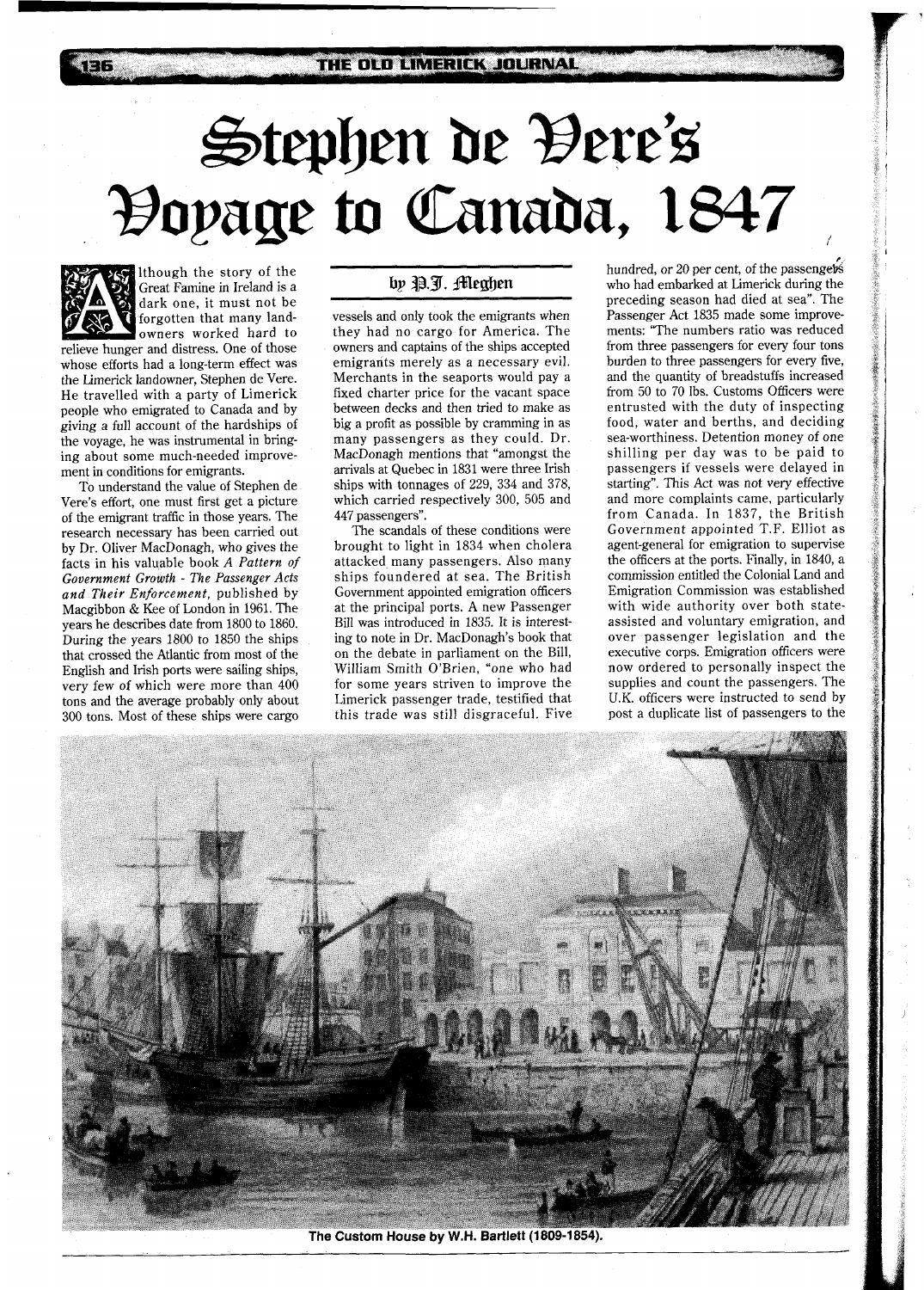immigration agent of the colony to which the ship was bound. It was hoped in this way to check the overcrowding and to prevent passengers being smuggled on board after the inspection had taken place. In many places like Limerick where a slow journey down river at the start of the voyage was necessary, it had been the practice to take on extra passengers put aboard from rowing boats. The reader may wonder how the captain would permit this if he had only sufficient supplies for the journey but it must be remembered that in those years before 1842, the passengers had to bring their own food. Even in 1841, the chief immigration physician of Canada described the emigrant trade as follows:

*The common practice was for groups of speculating brokers to charter the space on out-going timber vessels for a small sum, in return for which the owners provided berths and water. Sub-agents were then sent through the country to ferret-out passengers. Paid by commission to drum up trade, the sub-agents naturally told prospective emigrants that the voyage was short, that they would need little food at sea, that the master would take care of everything and so on. Thus, hundreds of Irish labourers are induced to embark for this country with but a scanty supply of oatmeal and potatoes for the voyage; often with no clothes but what they have on, and a bundle of straw for a bed.* 

The only relieving feature of this picture was that fares were low. Dr. MacDonagh points out that about 1840, the fare from the western Irish ports was forty-five shillings and the emigrant would require to spend another thirty shillings on food for the journey. These amounts seem ridiculously low now but money was difficult to obtain in Ireland then. Very often it took a local collection to get enough money to help a family to emigrate and some landowners tried to help their tenants to get the fare. This may seem a device of the landlords to clear their lands but actually the growth of population was so great in those years, that it was the most liberal and enlightened members of the landlord class who tried to give some of their people a chance in another land.

Dr. MacDonagh shows that in 1842 a new Passenger Act was passed to deal with some of the major complaints. This Act required that the vessels should supply each passenger weekly with 7 lbs. of bread, biscuit, flour, oatmeal or rice, or the equivalent in potatoes. The Act set out a prescribed form of agreement for passages in which a fixed date for sailing was mentioned and provided that subsistence should be paid from that date and the act also required all passenger brokers and agents to be licensed. Dr. MacDonagh sets out other matters dealt with in the following paragraph:

*The other main features of the 1842 Act were as follows. The passenger-tonnage* 

*ratio remained 3:5 and the surface space allowance between decks was still ten square feet; a fine of £5 per capita for excess passengers replaced the former inadequate maximum of £20, and all children under fourteen years were henceforth to count as half-passengers. These new requirements were unquestionably more useful in preventing overcrowding than any mere reduction in numbers ratio would have been. They were supported by a new clause prescribing a set form of passenger list to be completed by the master and countersigned at the last customs post to be cleared, and a secondary list on which the master had to enter the names of any passengers taken aboard after that stage. Together with the practice of sending passenger lists ahead by steamer, this clause made it possible at last to establish the facts of culpable excess and of the master's responsibility. As to the actual sea-passage, there were three new clauses of some importance. The first regulated the size and structure of the berths, the second required water to be stored in 'sweetened' containers of*  specified dimensions, and the third laid *down the number of lifeboats to be carried, scaled according to the vessel's size. Moreover, the drinking or sale of spirits was forbidden altogether under the very heavy fine of £100; the regulation height between decks was increased to six feet; and there were various additional requirements as to the thickness and security of the decks.* 

It was natural that these restrictions would not be relished by the shipowners. Dr. MacDonagh noted: "Most of the Irish ships were Clyde or Cumberland built, and lacked the requisite six feet in height. A Limerick shipowner, Spaight, complained that he had several vessels made for him in the previous three years in conformity with the requirements of the 1835 Act and that none of them could now be used for passengers ... Again, many protested against the new children's clause (Spaight prophesied that Irish families would abandon all those below the age of seven in the workhouses)." But in a footnote Dr. MacDonagh adds: "Spaight's complaint need not be taken too seriously. He remained the leader of the Limerick passenger trade for many seasons after 1842".

While this Act did effect a great improvement, it must be remembered that conditions were still appalling on the voyage by present day standards. Dr. MacDonagh sets out some of these as follows:

*Even after the reforming legislation of 1842 there was little more than two square feet of clear space for each passenger in the quarters in which he would have to dwell for forty days or more. Only a child could stand upright in the usual low-ceilinged steerage. There was little or perhaps no ventilation except through the open hatchways:* 

*there was none at all when the between decks was battened in bad weather. There was no sanitary system whatever on most vessels before 1850 and never one which worked: and there was no privacy. Men and women had to clothe and unclothe (if they did), and 'relieve nature', as it was delicately put, in sight of one another. Some did not even bring 'utensils' aboard, and more or less filth (and with it dangerous bacteria) accumulated on the floors and especially between the bottom row of berths. The wooden berths, in layers little more than two feet high, and only six square feet in area, bedded at least four people* - *often more. On nine vessels out of ten no attempt was made to separate the sexes before it was made obligatory in 1849, and as late as 1860 the separation was not efectively enforced.* 

These problems were serious enough before 1845 but in those years, though emigration was steady from Ireland, the numbers were not too great. Limerick accounted usually for about 3,000 each year, Cork and Dublin about 5,000 each year and many smaller Irish ports accounted for smaller numbers. But now the situation was to get much worse. Perhaps we are all inclined to think of the Great Irish Famine as a tragedy of the one year 1847. Dr. MacDonagh, however, gives the full picture in a chapter headed "Catastrophe". Here are his words:

*The great Irish Famine affected passenger legislation and its execution profoundly. It is important to realise that the famine was not the outcome of one year's blight or its terrible effects concentrated into one season. It was rather a succession of great blows, two of them particularly devastating, delivered over seven years. In every year between 1845 and 1851 the Irish potato crop the mainstay of the entire economy failed in a greater or lesser degree. In 1846 and 1848, the failure was virtually complete. So far as emigration was concerned it was these two hammerstrokes which really told. But the disintegration of Irish society would have been so quick or general had these catastrophies not belonged to a seemingly endless series, and been accompanied by mounting and interacting burdens and disheartening influences of every kind: ruinous rates and vanishing capital, the collapse of commerce, the continued scarcity and high cost of food, the common spectacle of death, and political humiliation. The terrified massflight of 1847 was followed by an almost mechanical exodus of despair in 1849, 1850 and 1851. By then, the great famine and its concomitants had broken the stubborn back of Irish agriculture. In massive waves, Irish emigration swept through the old psychological and material restraints. From 54,000 in 1844, it rose to 75,000 in 1845, to 106,000 in 1846, and the first crescendo, 215,000 in 1847. The partial*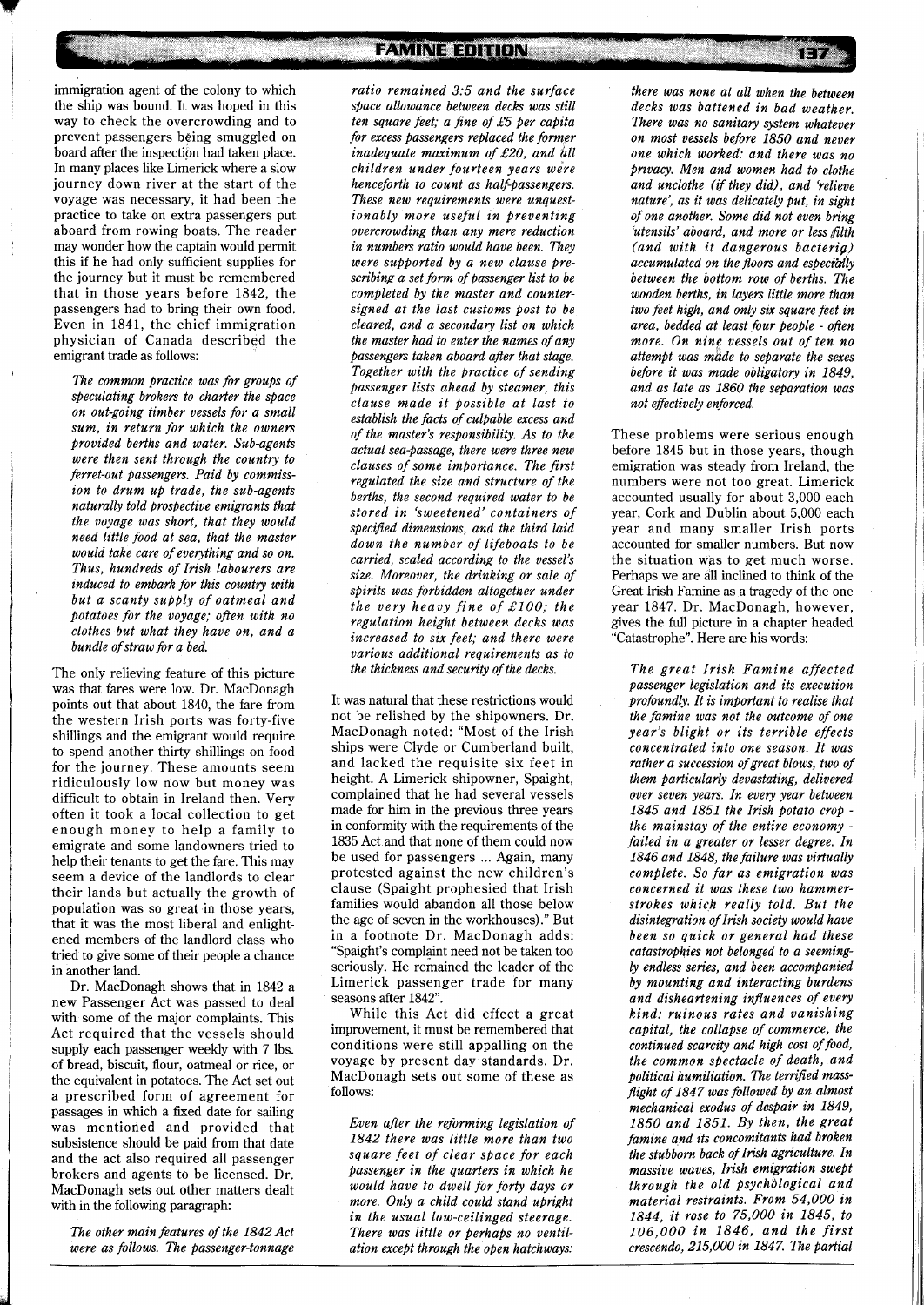*success of the 1847 harvest, combined with the ghastly fate of the 1847 emigrants, produced a sharp decline in the first half of 1848. But the potato failure of 1848 released so enormous an autumn and winter outflow that the total for that year was nearly 180,000 in the end. In 1849 the terrible level of 1847 was equalled and in 1850, with an emigration of 209,000 nearly reached. Then came two seasons of almost unbelievable magnitude during which nearly one half a million persons emigrated. In 1853, the total fell to 193,000, in 1854 to 150,000. The climax had been passed. The number of Irish emigrants in those years (1847- 1854) is estimated by the emigration commissioners to have exceeded 1,700,000* - *an estimate which they consider as far below the truth. Those figures, well weighed and meditated, will reveal a tragedy which no mere words could disclose.* 

定日

These extracts give some idea of the situation that arose from 1845 onwards. Dr. MacDonagh gives many details of the difficulties encountered by the emigrant in those years. Owing to the shortage of transport in those pre-railway years, he concludes that "the overwhelming majority of the emigrants walked to the ports, with children and baggage riding in their little carts. There are many pitiful descriptions of the country roads choked with the long slow trains of people winding their way towards the sea, having first undergone the piercing experience of parting". The shortage of food at the ports created another difficulty, as the emigrants were accustomed to bringing potatoes and oatmeal with them and these foods were not available. Indian meal proved to be useless as a food on the seajourney as it deteriorated rapidly. Towards the end of 1846, many emigrants went down with typhus. In the beginning of 1847 many ships were forced to return owing to the spread of disease on board. Dr. MacDonagh writes: "Vessels returning in distress to the Irish ports in March and April had been ravaged by the disease. In the same months the emigration commissioners learned of desperate shortage of shipping in Liverpool, Cork, Limerick and Sligo, of great sufferings and mortality amongst those awaiting passages in the fever-ridden slums, and of the overwhelming exodus which was proceeding none the less".

It was at this dreadful time that Stephen de Vere decided to travel to America with a party of emigrants from his part of County Limerick. There is little doubt that he had to provide finance for many of them and to be of more assistance to them, he decided to travel steerage with them. Knowing the position at the ports, he brought them to London first where there was more chance of getting passages. There were many Limerickowned ships which travelled to London in the coastal trade and no doubt, de Vere was able to get his people to London

without suffering too much hardship. While in London he called to the office of the emigration commissioners and T.F. Elliot asked him to let him have any information which he might obtain on his journey. One must remember that Stephen de Vere was a nephew of Lord Monteagle, who had been Chancellor of the Exchequer between 1835 and 1839. His brother, Aubrey de Vere, states in his *Recollections:* "My brother was resolved that at least an accurate knowledge of the facts, a knowledge derived from personal experience, should be supplied to the public and to Parliament". Actually, as we shall see, Stephen's letter to Elliot in November 1847 was read aloud in the House of Lords by Earl Grey, then Secretary for the Colonies. In this way, it became enshrined in the official records. I am indebted to Mr. Dan Doyle, Limerick County Librarian, for a photostat copy of it, which he obtained through the kindness of Mr. P. Henchy, Keeper of Printed Books, National Library of Ireland. Here are the main portions of the letter describing the voyage:

*The fearful state of disease and debility in which the Irish emigrants have reached Canada, must undoubtedly be attributed in a great degree to the destitution and consequent sickness prevailing in Ireland; but has been much aggravated by the neglect of cleanliness, ventilation, and a generally good state of social economy during the passage, and has afterwards been increased and disseminated throughout the whole country by the mal-arrangements of the Government system of emigrant relief: Having myself submitted to the privation of a steerage passage in an emigrant ship for nearly two months, in order to make myself acquainted with the condition of the emigrant from the beginning, I can state from experience that the present regulations for ensuring health and comparative comfort to passengers are wholly insufficient, and that they are not, and cannot be enforced, notwithstanding the great zeal and high abilities of the Government agents.* 

*Before the emigrant has been at sea a week, he is an altered man. How can it be otherwise? Hundreds of poor people, men, women and children, of all ages from the drivelling idiot of 90 to the babe just born, huddled together, without light, without air, wallowing in filth and breathing a fetid atmosphere, sick in body, dispirited in heart; the fevered patients lying between the sound, in sleeping places so naryow as almost to deny them the power of indulging, by a change of position, the natural restlessness of the disease; by their agonized ravings disturbing those around and predisposing them, through the effects of the imagination, to imbibe the contagion; living without food or medicine except as administered by the hand of casual charity; dying without the voice of spiritual consolation and buried in the* 

*deep without the rites of the Church. The food is generally ill-selected and seldom sufficiently cooked, in consequence of the insufficiency and bad construction of the cooking places. The supply of water, hardly enough for cooking and drinking, does not allow washing. In many ships the filthy beds, teeming with all abominations, are never required to be brought on deck and aired: the narrow spack between the sleeping berths and the piles* , *of boxes is never washed or scraped, bufi breathes up a damp and fetid stench, until the day before arrival at quarantine, when all hands are required to Scrub up" and put on a fair face for the doctor and Government inspector. No moral restraint is attempted; the voice of prayer is never heard; drunkeness, with its consequent train of ruffianly debasement, is not discouraged, because it is profitable to the captain who traffics in the grog.* 

a a shekarar 2000 da wasan wasan da wasan da wasan da wasan da wasan da wasan da wasan da wasan da wasan da wa

*In the ship which brought me out from London last April, the passengers were found in provisions by the owners according to a contract, and a furnished scale of dietary. The meat was of the worst quality. The supply of water shipped on board was abundant, but the quantity served out to the passengers was so scanty that they were frequently obliged to throw overboard their salt provisions and rice (a most important article of their food), because they had not water enough both for the necessary cooking and the satisfjing of their raging thirst afterwards. They could only afford water for washing by withdrawing it from the cooking of their food. I have known persons to remain for days together in their dark close berths, because they thus suffered less from hunger, though compelled at the same time, by want of water to heave overboard their salt provisions and rice. No cleanliness was enforced; the beds never aired; the master during the whole voyage never entered the steerage, and would listen to no complaints; the dietary contracted for was, with some exceptions, nominally supplied, though at irregular period.; but false measures were used (in which the water and several articles of dry food were served), the gallon measure containing but three quarts, which fact I proved in Quebec, and had the captain fined for; once or twice a week, ardent spirits were sold indiscriminately to the passengers, producing scenes of unchecked blackguardism beyond description; and lights were prohibited, because the ship, with her open fire-grates upon deck, with lucifer matches and lighted pipes used secretly in the sleeping berths, was freighted with Government powder for the garrison of Quebec.* 

*The case of this ship was not one of peculiar miscondut, on the contrary, I have the strongest reason to know from infornation which I have received from very many emigrants well-known to me who came over this year in different vessels, that this ship was better*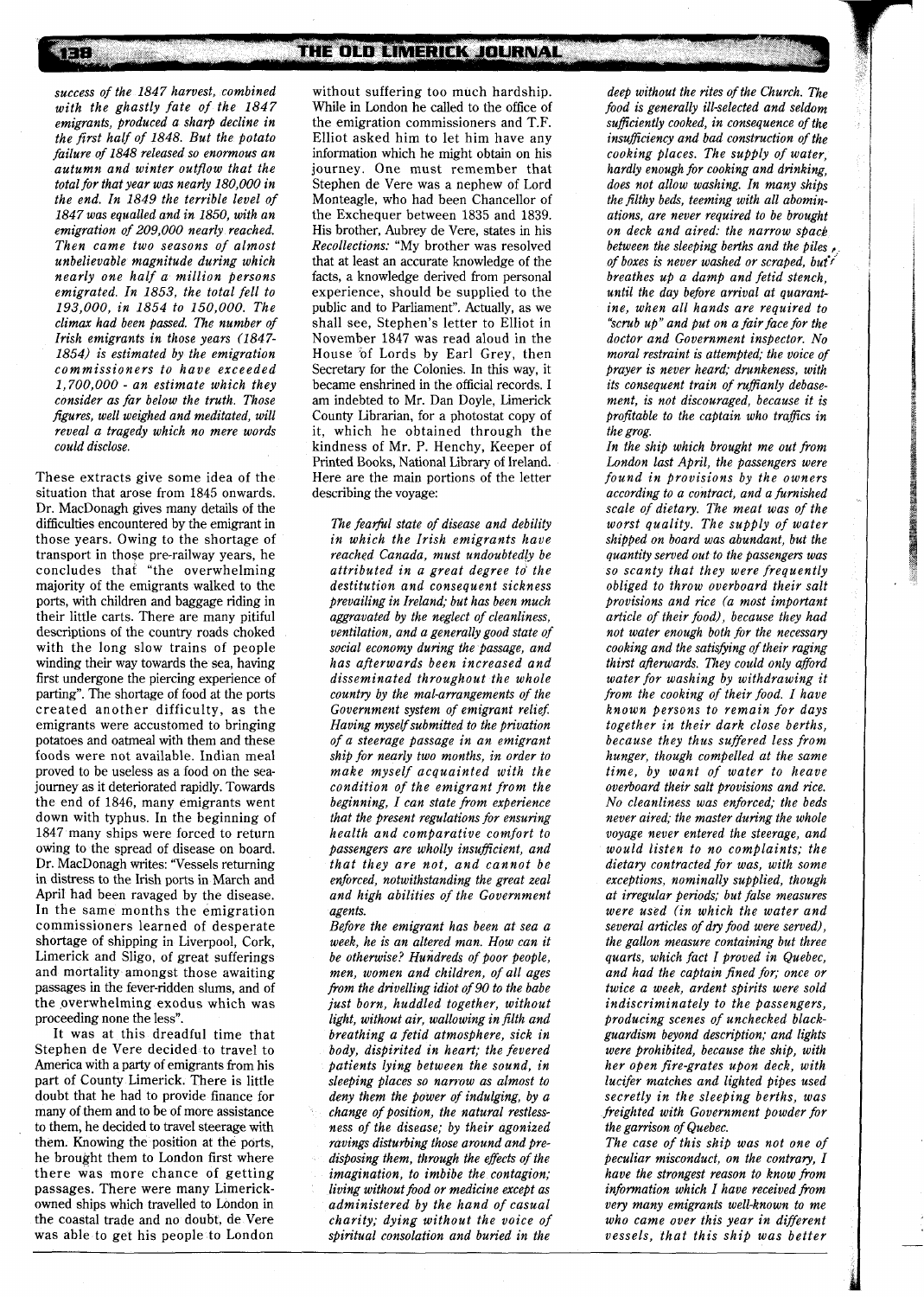

"Merchants ... tried to make as big a profit as possible by cramming in as many passengers as they could".

*regulated and more comfortable than many that reached Canada.* 

*Some of these evils might be prevented by a more careful inspection of the ship and her stores, before leaving port; but the provisions of the Passenger Act are insuficient to procure cleanliness and ventilation, and the machinery of the emigration agencies at the landing ports is insufficient to enforce those provisions and to detect frauds. It is true that a clerk sometimes comes on board at the ship's arrival in port: questions the captain or mate, and ends by asking whether any passenger means to make a complaint; but this is a mere farce, for the captain takes care to 'keep away the crowd from the gentleman: Even were all to hear the question, few would venture to commence a prosecution; ignorant, friendless, pennyless, disheartened, and anxious to proceed to the place of their ultimate destination* ...

*I am aware that the Passengers Act has been amended during the last Session, but I have not been yet able to see the amendments. They are probably of a nature calculated to meet the cases I have detailed; but I would earnestly suggest the arrangement of every passenger ship into separate divisions for the married, for single men, and for single women; and the appointment from amongst themselves, of monitors fir each ward; the appropriation of an hospital ward for the sick; the providing of commodious cooking stoves and utensils, and the erection of decent privies; and the appointment, to each ship carrying more than 50 passengers,* 

*of a surgeon paid by Government, who should be invested during the voyage with the authority of a Government emigration agent, with power to investigate all complaints at sea on the spot and at the time of their occurrence to direct and enforce temporary redress, and to institute proceedings on arrival in port, in concert with the resident emigration agent. He ought for this purpose, to have authority to detain witnesses, and to support them during the prosecution at Government expense. I would also suggest the payment of the chaplain of the religion professed by the majom'ty of the passengers.* 

Stephen de Vere had much more to relate of the difficulties of the emigrants in Canada but it is important to consider what effect his letter had on the Atlantic traftic. Dr. MacDonagh has no doubt that the commissioners took serious note of Stephen de Vere's letter and considers that it was an important source for new legislation. He writes: "This was the first occasion on which an educated observer had made the Atlantic voyage betweendecks, and described exactly what he saw. The letter made a profound impression on the commissioners. It is scarcely too much to regard it as the basis of most of their future legislation for ship life. Attempts were soon made sooner or later to achieve every one of de Vere's projected reforms except for the provision of chaplains, and even this subject was to some extent explored".

Readers who are interested in this matter will find it fully dealt with in Dr. MacDonagh's book. Here we will pass on to consider Stephen de Vere's work in Canada.

The Canadian authorities had established a quarantine station at Grosse Isle near Quebec but this was never designed to handle the numbers that poured into it in 1847. Early in June there were estimated to be 12,000 people on the island. De Vere wrote: "In the quarantine establishment at Grosse Isle, when I was there in June, the medical attendance and hospital accommodation were quite inadequate. The medical inspections on board were slight and hasty; hardly any questions were asked; but as the doctor walked down the file on deck, he selected those for hospital who did not look well, and, after a very slight examination ordered them on shore. The ill-effect of this haste was two-fold:- some were detained in danger who were not ill, and many were allowed to proceed who were actually in fever ... The sheds were very miserable: so slightly built as to exclude neither the heat or the cold. No sufficient care was taken to remove the sick from the sound, or to disinfect and clean the building after the removal of the sick to hospital. The very straw on which they had lain was often allowed to become the bed for their successors: and I have known many poor families prefer to burrow under heaps of loose stones which happened to be piled up near the shore, rather than accept the shelter of the infected sheds". De Vere agreed that it would have been difficult to deal with the enormous problem and he gave high praise to those who provided food for the